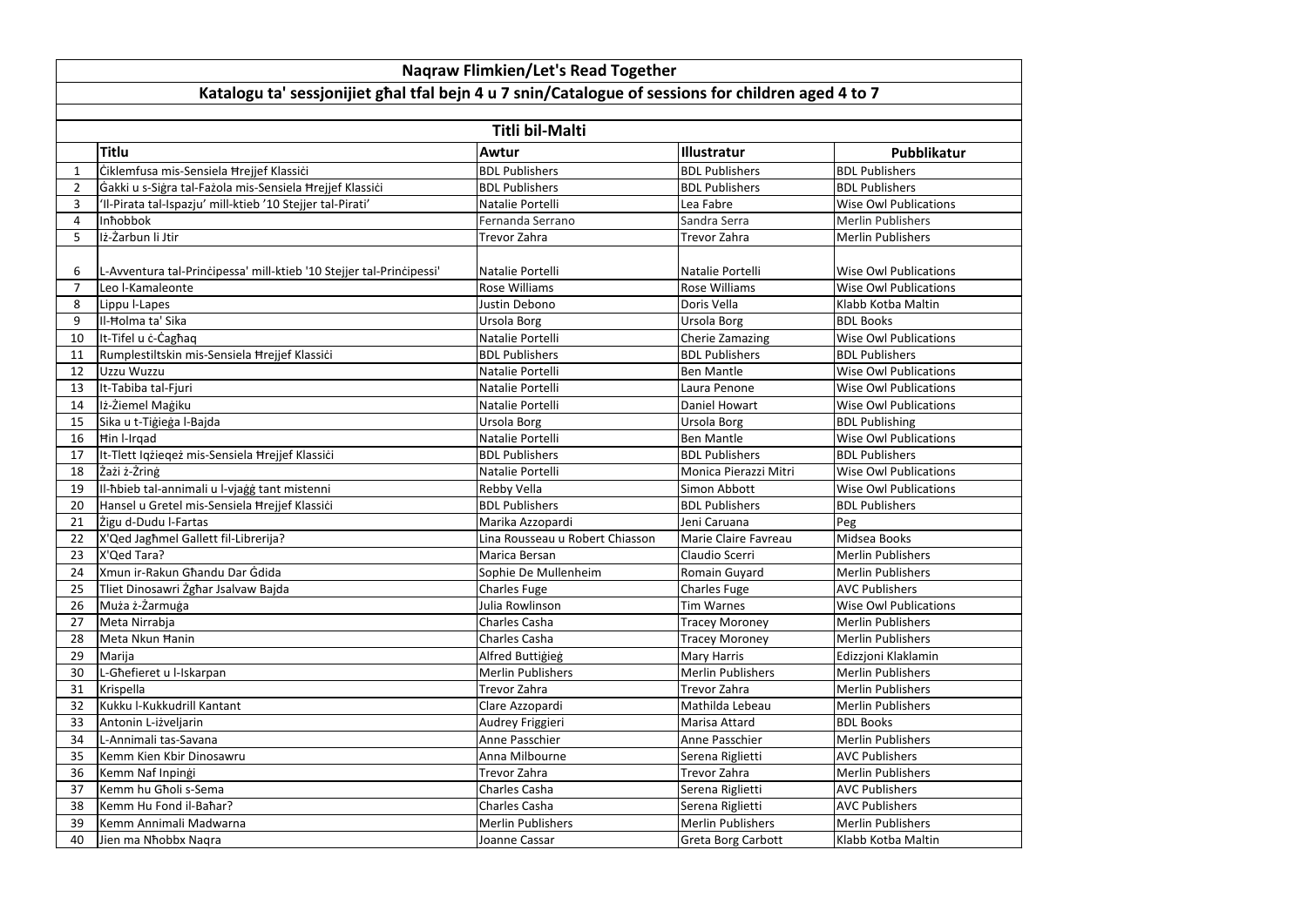| 41 | Frollu jghin fid-dar                       | Saviour Sam Agius                                   | <b>Fleur Sciortino</b>        | <b>BDL Books</b>             |
|----|--------------------------------------------|-----------------------------------------------------|-------------------------------|------------------------------|
| 42 | Fuq is-Sufan                               | Natalie Portelli                                    | <b>Steve Whitlow</b>          | <b>Wise Owl Publications</b> |
| 43 | Ganni jżur Londra                          | <b>Sherise Zammit</b>                               | Noemie Gionet Landry          | <b>Merlin Publishers</b>     |
| 44 | Ganni jżur Parigi                          | <b>Sherise Zammit</b>                               | Noemie Gionet Landry          | Merlin Publishers            |
| 45 | Ghall-Ballu tal-Ilwien                     | Natalie Portelli                                    | <b>Ben Mantle</b>             | <b>Wise Owl Publications</b> |
| 46 | Gigi Zaqqieq                               | Trevor Zahra                                        |                               | Merlin Library               |
| 47 | Gojjell id-Dragun li jonfoh l-ilma         | Clare Azzopardi                                     | Jeremie Fleury                | <b>Merlin Publishers</b>     |
| 48 | Gurnata ma' Gallett                        | Terence Portelli                                    | Marie-Claude Favreau          | Edizzjoni Klaklamin          |
| 49 | Id-Dinosawru li tilef I-Ghajta Tieghu      | Elizabeth Mallia u Maria Victoria Mic Andy Elkerton |                               | <b>AVC Publishers</b>        |
| 50 | Id-Dud Oli u Ali                           | Natalie Portelli                                    | Monica Pierazzi Mitri         | <b>Wise Owl Publications</b> |
| 51 | II-Bakketta Magika li tagħmel li trid      | Natalie Portelli                                    | Laure Phelipon                | <b>Wise Owl Publications</b> |
| 52 | Il-Ferrovija tal-Holm                      | Maria Azzopardi                                     | Mark Marshall                 | <b>AVC Publishers</b>        |
| 53 | II-Hbieb tal-Annimali u I-Kaxxa tal-Kartun | Rebby Vella                                         | Simon Abbott                  | <b>Wise Owl Publications</b> |
| 54 | Inhobbok Alfie Tieghi                      | Maria Azzopardi                                     | Daniel Howarth                | <b>AVC Publishers</b>        |
| 55 | Irrid indur id-Dinja                       | Natalie Portelli                                    | Emma Levey                    | <b>Wise Owl Publications</b> |
| 56 | It-Toqba tal-Gurdien                       | Trevor Zahra                                        | Trevor Zahra                  | Merlin Library               |
| 57 | Ix-Xalla ta' Bettina                       | <b>Alfred Buttigieg</b>                             | Greta Borg Carbott            | Edizzjoni Klaklamin          |
| 58 | Ix-Xita tal-Istilel                        | Trevor Zahra                                        | <b>Trevor Zahra</b>           | Merlin Library               |
| 59 | Iż-Żiemel li Jitbandal u I-Qattus Ckejken  | Natalie Portelli                                    | Anna Jones                    | <b>Wise Owl Publications</b> |
| 60 | Il-Friefet Kulhadd Ihobbhom                | Maria Azzopardi                                     | Masumi Furukawa               | Parragon Books               |
|    |                                            |                                                     |                               |                              |
| 61 | Frottiet imorru I-Bahar                    | Jennifer Spagnol                                    | Ryan Galea u Philip Taliana   | Faraxa Publishing            |
| 62 | Ajma!                                      | Natalie Portelli u Chris Azzopardi                  | <b>Michael Terry</b>          | Wise Owl Publishing          |
| 63 | Agta Xiex                                  | <b>Sherise Zammit</b>                               | Noemie Gianet Landry          | Klabb Kotba Maltin           |
| 64 | Avventura f'Qiegh il-Bahar                 | Jennifer Peresso                                    | Jennifer Peresso              | <b>BDL Publishing</b>        |
| 65 | Avventura ghal-Bombi                       | Doris Vella                                         | Justin Debono                 | <b>Merlin Publishers</b>     |
| 66 | Bajda! Fellus!                             | Natalie Portelli                                    | Emma Levey                    | <b>Wise Owl Publishing</b>   |
| 67 | Bajda! Fellus! Il-Vjaġġ Ikompli            | Natalie Portelli                                    | Emma Levey                    | <b>Wise Owl Publishing</b>   |
| 68 | Bongi Wongi u versi ohra ghat-tfal         | Jesmond Grech                                       | Marisa Attard                 | Klabb Kotba Maltin           |
| 69 | Bongi Wongi Jmur Jistad                    | Jesmond Grech                                       | Marisa Attard                 | Klabb Kotba Maltin           |
| 70 | Bongi Wongi Jrid Itir                      | Jesmond Grech                                       | Marisa Attard                 | Klabb Kotba Maltin           |
|    | Bongi Wongi Jiekol Banana                  | Jesmond Grech                                       | Marisa Attard                 | Klabb Kotba Maltin           |
| 72 | Buġi, Miki, u Jake: Miki m'għadiex tistħi  | Tricia Fabri Fenech                                 | Derek Fenech                  | <b>Merlin Publishers</b>     |
| 73 | Buġi, Miki, U Jake: Jake u l-Gugarelli     | Tricia Fabri Fenech                                 | Derek Fenech                  | <b>Merlin Publishers</b>     |
| 74 | Buxu jsib Teżor                            | Natalie Anne Portelli                               | Alex Mifsud                   | Wise Owl Publishing          |
| 75 | Ella u I-Frott                             | <b>Sherise Zammit</b>                               | Noemie Gianet Landry          | <b>BDL Publishing</b>        |
| 76 | Frollu jaghmel Habib Gdid                  | Saviour Sam Agius                                   | <b>Fleur Sciortino</b>        | <b>BDL Publishing</b>        |
| 77 | Frollu ma jhobbx Jagra                     | Saviour Sam Agius                                   | <b>Fleur Sciortino</b>        | <b>BDL Publishing</b>        |
| 78 | Gakki u s-Sigra tal-Fazola                 | <b>Book Distributors Ltd.</b>                       | <b>Book Distributors Ltd.</b> | <b>BDL Publishing</b>        |
| 79 | Agta Xiex                                  | Sherise Zammit                                      | Noemie Gianet Landry          | Klabb Kotba Maltin           |
| 80 | Avventura f'Qiegh il-Bahar                 | Jennifer Peresso                                    | Jennifer Peresso              | <b>BDL Publishing</b>        |
| 81 | Girgor ghand in-Nanna                      | Samantha Fabry                                      | Samantha Fabry                | Edizzjoni Klaklamin          |
| 82 | Buxu u I-Kobba Suf                         | Natalie Portelli                                    | <b>Alex Mifsud</b>            | <b>Wise Owl Publications</b> |
| 83 | Cetta tagħmel Hbieb Godda                  | Marika Vella Montebello                             | <b>Albert Pace</b>            | <b>Merlin Publishers</b>     |
| 84 | Cisju I-Fenek tac-Carruta                  | Carlo O. D'Emanuele                                 | Christine Mizzi               | Horizons                     |
| 85 | Daqna Hamra u Daqna Blu                    | Natalie Portelli                                    | <b>NA</b>                     | <b>Wise Owl Publications</b> |
| 86 | Darba Waħda                                | Michelle Zarb                                       | Janet Vella                   | Horizons                     |
| 87 | Ding Dong! Min Gie?                        | Miriam Schembri                                     | <b>Matthew Stroud</b>         | <b>BDL Publishing</b>        |
|    |                                            |                                                     |                               |                              |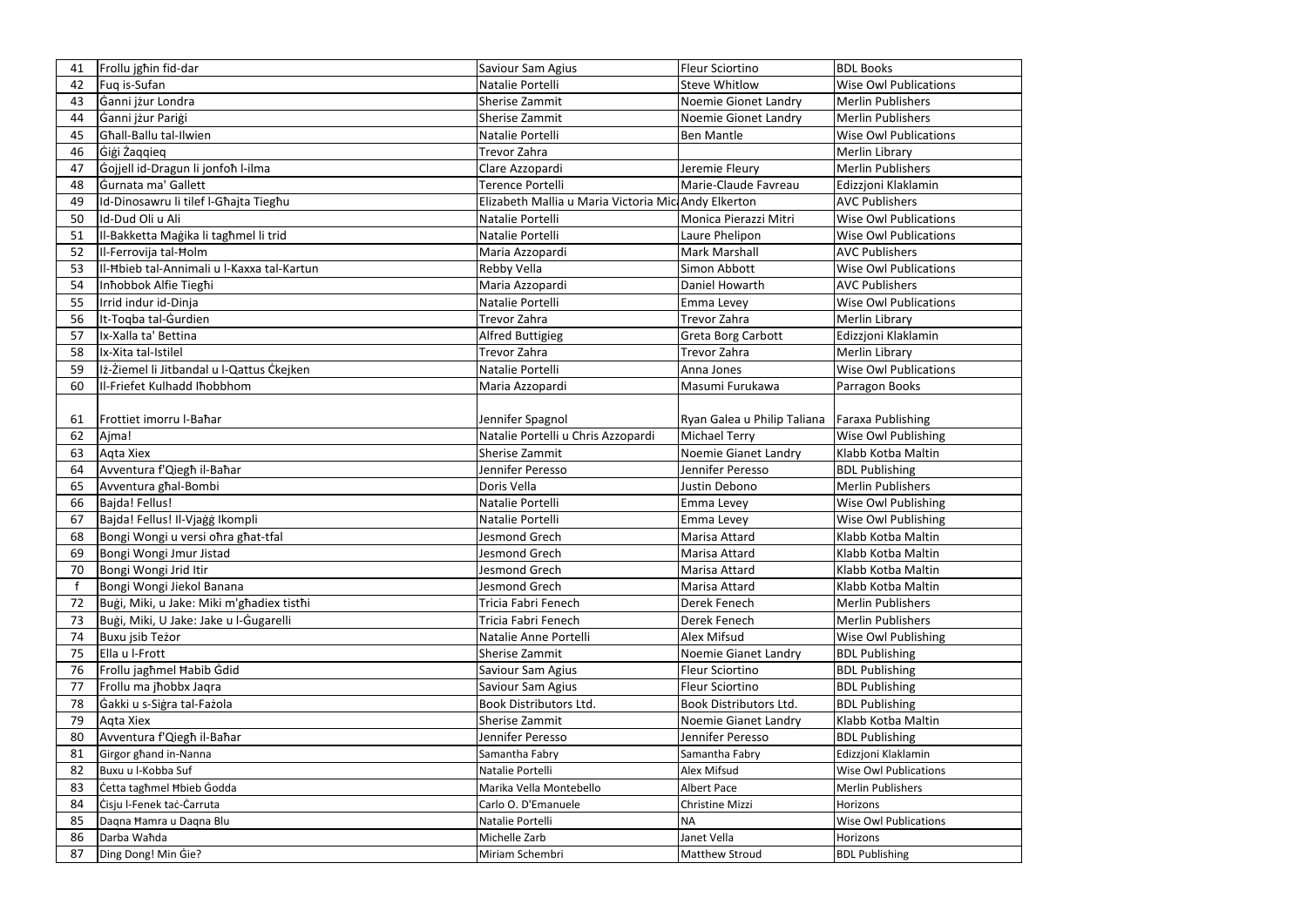| 88  | Ella u I-Frott                                                      | Sherise Zammit                       | Sherise Zammit              | <b>BDL Publishing</b>        |
|-----|---------------------------------------------------------------------|--------------------------------------|-----------------------------|------------------------------|
| 89  | Erin il-Qanfud                                                      | Natalie Portelli                     | Monica Pierazzi Mitri       | <b>Wise Owl Publications</b> |
| 90  | Felic jitghallem mil-Gganti                                         | Melanie Caruana                      | <b>Sue Flask</b>            | <b>BDL Publishing</b>        |
| 91  | Fenegriż u I-Għalqa tal-Karrotti                                    | Jennifer Spagnol                     | Book Distributors Ltd.      | <b>Faraxa Publishing</b>     |
| 92  | Frillu I-Fenek                                                      | Natalie Portelli                     | Gabriel Cortina             | <b>Wise Owl Publications</b> |
| 93  | Frollu Jagħmel Habib Gdid                                           | Saviour Sam Agius                    | <b>Fleur Sciortino</b>      | <b>BDL Publishing</b>        |
| 94  | Frollu jghin fid-Dar                                                | Saviour Sam Agius                    | <b>Fleur Sciortino</b>      | <b>BDL Publishing</b>        |
| 95  | Id-Dinja ta' Lara                                                   | Maria K. Pace                        | Sue Flask                   | Horizons                     |
| 96  | Il-Bużżiega fil-Festa                                               | Miriam Schembri                      | <b>Matthew Stroud</b>       | <b>BDL Publishing</b>        |
| 97  | Il-Gugarelli Jirribellaw                                            | Jennifer Peresso                     | Jennifer Peresso            | Klabb Kotba Maltin           |
| 98  | Il-Libsa ta' Sina                                                   | Trevor Zahra                         | Trevor Zahra                | <b>Merlin Publishers</b>     |
| 99  | Cetta tagħmel Ħbieb Godda                                           | Marika Vella Montebello              | <b>Albert Pace</b>          | <b>Merlin Publishers</b>     |
| 100 | Frollu jghin fid-Dar                                                | Saviour Sam Agius                    | <b>Fleur Sciortino</b>      | <b>BDL Publishing</b>        |
| 101 | Iċ-Ċirklu                                                           | Patricia Bondin                      | <b>Matthew Stroud</b>       | Outlook Coop                 |
| 102 | Babu l-Huta Buffu                                                   | Yann Walcker                         | Benjamin Becue              | <b>Merlin Publishers</b>     |
| 103 | Id-Dar Tieghi                                                       | Erika Medati                         | Lorraine Dimech             | Media Today Co. Ltd.         |
| 104 | Das-Senduq mimli Hwejjeg                                            | <b>NA</b>                            | <b>NA</b>                   | <b>Merlin Publishers</b>     |
| 105 | Frollu Jsiefer                                                      | Saviour Sam Agius                    | <b>Fleur Sciortino</b>      | <b>BDL Publishing</b>        |
| 106 | Id-Dinosawru I-Mitluf                                               | Oakley Graham                        | Daniel Howarth              | <b>Wise Owl Publications</b> |
| 107 | Il-Bużżiega fil-Festa                                               | Miriam Schembri                      | <b>Matthew Stroud</b>       | <b>BDL Publishing</b>        |
| 108 | Jien Imiss                                                          | David Bedford                        | <b>Elaine Field</b>         | <b>Wise Owl Publications</b> |
| 109 | Il-Kaptan Storbju                                                   | <b>Claire Bertholet</b>              | Laure Phelipon              | <b>Wise Owl Publications</b> |
| 110 | Il-Praspar ta' Nora                                                 | <b>Benedicte Carboneill</b>          | Stephanie Rousseau          | <b>Merlin Publishers</b>     |
| 111 | Imeldina u I-Ucuħ                                                   | Sandra Hili Vassallo                 | Beatrice Costamagna         | <b>Merlin Publishers</b>     |
| 112 | Karolina u I-Giżirana Magika                                        | <b>Analise Busuttil</b>              | <b>Matthew Stroud</b>       | <b>BDL Publishing</b>        |
| 113 | Kukku I-Kukkudrill Kantant                                          | Yann Walcker                         | Lebeau                      | <b>Merlin Publishers</b>     |
| 114 | L-Avventuri ta' Gola I-Giraffa                                      | Christina Farrugia u Rebecca Spiteri | <b>Sue Flask</b>            | Klabb Kotba Maltin           |
| 115 | Lupu Lupettu kull Kulur                                             | Orianne Lallemand                    | <b>Eleonore Thuillier</b>   | <b>Merlin Publishers</b>     |
| 116 | Nina n-Nahla                                                        | Natalie Portelli                     | Monica Pierazzi Mitri       | <b>Wise Owl Publications</b> |
| 117 | Ninu I-Pustier                                                      | Doris Schembri                       | Ryan Galea u Philip Taliana | Klabb Kotba Maltin           |
| 118 | Nora taghlaq Sninha                                                 | <b>Benedicte Carboneill</b>          | Stephanie Rousseau          | <b>Merlin Publishers</b>     |
| 119 | Papillo jsir Farfett                                                | Veronica Podesta                     | Monica Pierazzi Mitri       | <b>Wise Owl Publications</b> |
| 120 | Rużu                                                                | Rory Tyger                           | Rory Tyger                  | <b>Wise Owl Publications</b> |
| 121 | L-Iskola tal-Fatatini mill-ktieb '10 Stejjer tal-Fatatini'          | Claire Bertholet                     | Laure Phelipon              | <b>Wise Owl Publications</b> |
| 122 | Cinderella mill-ktieb 'Stejjer tal-Principessi'                     | Natalie Portelli                     | Natalie Portelli            | <b>Wise Owl Publications</b> |
| 123 | Jien ma nibża minn xejn                                             | Celine Claire                        | <b>Hector Dexet</b>         | <b>Merlin Publishers</b>     |
| 124 | Frollu ma jhobbx jaqra                                              | <b>Book Distributors Ltd.</b>        | <b>Fleur Sciortino</b>      | <b>BDL Publishing</b>        |
| 125 | Gigi Egoist                                                         | Early Childhood Publishing Group     | <b>NA</b>                   | Merlin Library               |
| 126 | Gużeppina                                                           | Clare Azzopardi                      | Derek Fenech                | <b>Merlin Publishers</b>     |
| 127 | Il-Karnival: Il-Festa tar-Rahal mill-ktieb 'Hekk Ahjar'             | David Muscat                         | Jessica Cutajar             | Klabb Kotba Maltin           |
| 128 | Il-Pont Imkisser mill-ktieb 'L-Istorja ta' Gulliver u stejjer ohra' | Annamaria Ciarlo                     | Tony Wolf                   | Klabb Kotba Maltin           |
| 129 | Imeldina                                                            | Sandra Hili Vassallo                 | <b>Beatrice Costamagna</b>  | <b>Merlin Publishers</b>     |
| 130 | Irrid indur id-Dinja                                                | Sally Hapgood                        | <b>Emma Levey</b>           | <b>Wise Owl Publications</b> |
| 131 | It-Tezor Mohbi mill-ktieb '10 Stejjer tal-Pirati'                   | Natalie Portelli                     | Lea Fabre                   | <b>Wise Owl Publications</b> |
| 132 | Ix-Xalla ta' Bettina                                                | <b>Alfred Buttigieg</b>              | Greta Borg Carbott          | edizzjoni Klaklamin          |
| 133 | Iż-Żarbuna tan-Nanna Rożi                                           | <b>Sherise Zammit</b>                | Noemie Gianet Landry        | edizzjoni Klaklamin          |
| 134 | Ghanjiet ghat-tfal                                                  | Josephine Sammut                     | Marie Clare Zammit          | Klabb Kotba Maltin           |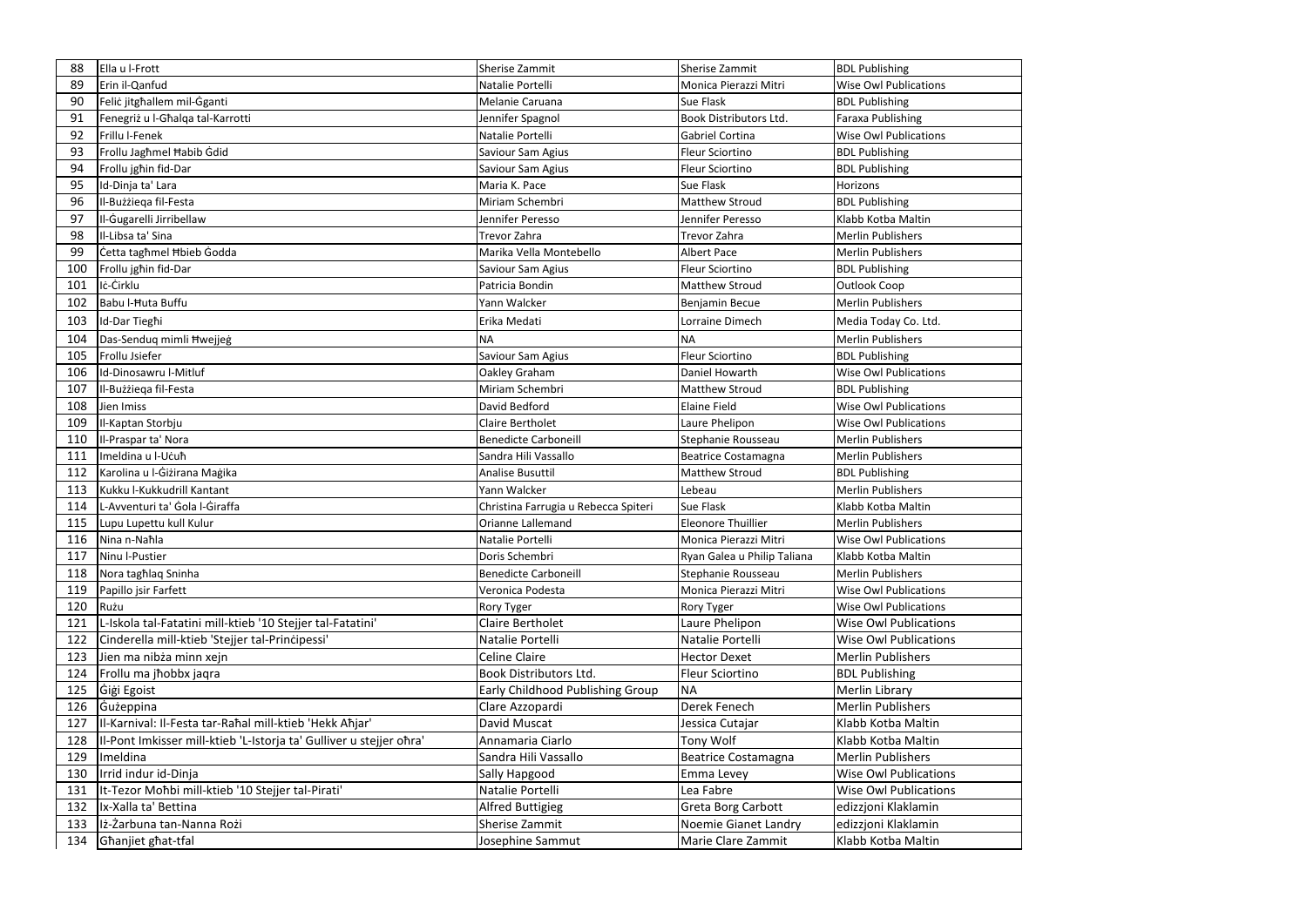| 135 | Wuwwu!                                                                 | <b>Tim Warnes</b>                | Tim Warnes                   | <b>Wise Owl Publications</b> |
|-----|------------------------------------------------------------------------|----------------------------------|------------------------------|------------------------------|
| 136 | Gigi jintilef                                                          | Early Childhood Publishing Group | <b>NA</b>                    | Merlin Library Ltd.          |
| 137 | Rapunzel u s-Sahhara l-Kattiva                                         | <b>Book Distributors Ltd.</b>    | <b>Book Distributors Ltd</b> | <b>BDL Publishing</b>        |
| 138 | Taht il-Bahar                                                          | Natalie Portelli                 | <b>NA</b>                    | <b>Wise Owl Publications</b> |
| 139 | Viva l-Mużika mill-ktieb '10 Stejjer tal-Pirati'                       | Natalie Portelli                 | Lea Fabre                    | <b>Wise Owl Publications</b> |
| 140 | Bajda! Fellus!                                                         | Emma Levey                       | <b>Emma Levey</b>            | <b>Wise Owl Publications</b> |
| 141 | Bajda! Fellus! Il-Vjaġġ Ikompli                                        | Emma Levey                       | Emma Levey                   | <b>Wise Owl Publications</b> |
| 142 | Ella u I-Frott                                                         | <b>Sherise Zammit</b>            | Noemie Gianet Landry         | <b>BDL Publishing</b>        |
| 143 | Fifi                                                                   | Sharon Vella Scifo               | Sharon Vella Scifo           | Merlin Library Ltd.          |
| 144 | Gheluq snin Kandida mill-ktieb 'L-Istorja ta' Gulliver u stejjer ohra' | <b>NA</b>                        | <b>NA</b>                    | Klabb Kotba Maltin           |
| 145 | Goru I-Granc                                                           | Svetlene Marie Fenech            | Greta Borg Carbott           | Klabb Kotba Maltin           |
| 146 | <b>Hbieb ta' Veru</b>                                                  | Antia Busuttil                   | Marisa Attard                | Klabb Kotba Maltin           |
| 147 | Id-Dud Oli u Ali                                                       | Veronica Podesta                 | Monica Pierazzi Mitri        | <b>Wise Owl Publications</b> |
| 148 | Gigi traskurat                                                         | Early Childhood Publishing Group | <b>NA</b>                    | Merlin Library Ltd.          |
| 149 | Gigi tugghu darstu                                                     | Early Childhood Publishing Group | <b>NA</b>                    | Merlin Library Ltd.          |
| 150 | Gogo                                                                   | Sharon Vella Scifo               | Sharon Vella Scifo           | Merlin Library Ltd.          |
| 151 | Is-Shaba I-Imqarba fil-Karnival                                        | Maria Attard                     | Janet Vella                  | Kite Group                   |
| 152 | Muża ż-Żarmuga                                                         | Julia Rawlinson                  | <b>Tim Warnes</b>            | <b>Wise Owl Publications</b> |
| 153 | Simpi fil-Gnien                                                        | Michael Fenech                   | Clare Diacono                | edizzjoni Klaklamin          |
| 154 | Katarina t-Temprina                                                    | Justin Debono                    | Doris Vella                  | Klabb Kotba Maltin           |
| 155 | Katja t-Tajra                                                          | Justin Debono                    | Justin Debono                | edizzjoni Klaklamin          |
| 156 | Kemm postijiet madwarna                                                | <b>NA</b>                        | <b>NA</b>                    | <b>Merlin Publishers</b>     |
| 157 | Koronata Traskurata                                                    | Trevor Żahra                     | <b>NA</b>                    | Merlin Library Ltd.          |
| 158 | L-Arka ta' Noe                                                         | Lydia Zammit                     | Lydia Zammit                 | <b>BDL Publishing</b>        |
| 159 | Meta nkun Wahdi                                                        | Joanna Cassar                    | Greta Borg Carbott           | Klabb Kotba Maltin           |
| 160 | Ninu I-Pustier                                                         | Doris Schembri                   | Ryan Galea u Philip Taliana  | edizzjoni Klaklamin          |
| 161 | Iż-Żibeg ikkuluriti                                                    | Natalie Portelli                 | <b>NA</b>                    | <b>Wise Owl Publications</b> |
| 162 | Bombi f'Ritratt                                                        | Doris Vella                      | Justin Debono                | <b>Merlin Publishers</b>     |
| 163 | Fuq is-sufan                                                           | Vincent Spada                    | <b>Steve Whitlow</b>         | <b>Wise Owl Publications</b> |
| 164 | Id-Dar tal-Pupi                                                        | Anita Busuttil                   | Marisa Attard                | Klabb Kotba Maltin           |
| 165 | II-Kelb iż-Żaqqieq                                                     | Alex Frith                       | Francesca Di Chiara          | <b>AVC Publishers</b>        |
| 166 | Meta nhossni wahdi                                                     | <b>Tracey Moroney</b>            | <b>Tracey Moroney</b>        | <b>AVC Publishers</b>        |
| 167 | Nora ma tiflahx                                                        | <b>Benedicte Carboneill</b>      | Stephanie Rousseau           | <b>Merlin Publishers</b>     |
| 168 | Passiggata                                                             | Trevor Żahra                     | <b>NA</b>                    | <b>Merlin Publishers</b>     |
| 169 | Pinu jżomm ruhu nadif                                                  | Marika Vella Montebello          | <b>Elaine Camilleri</b>      | Klabb Kotba Maltin           |
| 170 | Pippi I-farfett il-lejl                                                | Veronica Podesta                 | Monica Pierazzi Mitri        | <b>Wise Owl Publications</b> |
| 171 | Mill-Gabra tal-Ward                                                    | Terence Portelli                 | Paul Caruana                 | Klabb Kotba Maltin           |
| 172 | Principessa                                                            | Trevor Żahra                     | <b>NA</b>                    | Merlin Library               |
| 173 | Rużu                                                                   | Roro Tyger                       | Roro Tyger                   | <b>Wise Owl Publications</b> |
| 174 | Serafin, il-Princep Denfil                                             | Carlo Zaglia                     | <b>Bruno Robert</b>          | <b>Merlin Publishers</b>     |
| 175 | Toni t-Trakk                                                           | <b>NA</b>                        | <b>NA</b>                    | <b>Merlin Publishers</b>     |
| 176 | Trina, bint il-mazzarell                                               | Natalie Portelli                 | Monica Pierazzi Mitri        | <b>Wise Owl Publications</b> |
| 177 | Vrumm u t-telliega                                                     | Natalie Portelli                 | <b>NA</b>                    | <b>Wise Owl Publications</b> |
| 178 | Wiżżu fir-Razzett                                                      | Laura Wall                       | Rebby Vella                  | <b>Wise Owl Publications</b> |
|     |                                                                        |                                  |                              |                              |
| 179 | Wiżżu mar iż-żu                                                        | Laura Wall                       | <b>Rebby Vella</b>           | <b>Wise Owl Publications</b> |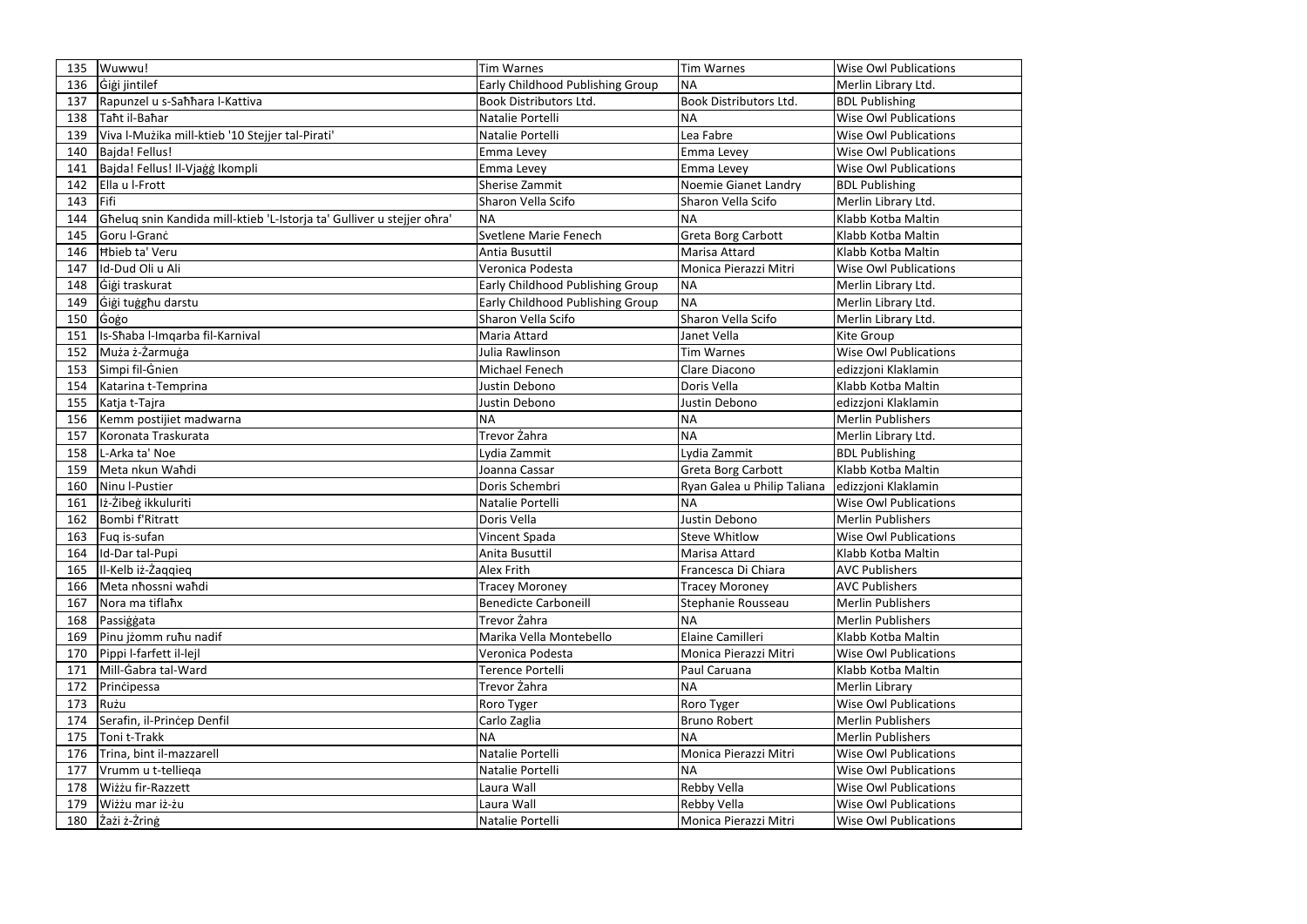## **Titles in English**

|    | <b>Title</b>                          | <b>Author</b>                          | <b>Illustrator</b>        | Publisher                        |
|----|---------------------------------------|----------------------------------------|---------------------------|----------------------------------|
|    | The Jar of Happiness                  | <b>Alisa Burrows</b>                   | Alisa Burrows             | Child's Play International Ltd.  |
| 2  | Amelia Earhart                        | Isabel Sanchez Vegara                  | <b>Maria Diamantes</b>    | Frances Lincoln Publishers Ltd.  |
| 3  | <b>Angel Shoes</b>                    | <b>Emily Pound</b>                     | Sanja Rescek              | Lion Hudson Ltd.                 |
| 4  | Animal Pants                          | <b>Brian Moses</b>                     | Anja Boretzki             | Pan Macmillan                    |
| 5  | Bathroom Boogie                       | <b>Clare Foges</b>                     | Al Murphy                 | Faber & Faber                    |
| 6  | <b>Boogie Bear</b>                    | David Walliams                         | <b>Tony Ross</b>          | <b>Harper Collins Publishers</b> |
| 7  | Copycat                               | Ali Pye                                | Nosy Crow Ltd.            | Nosy Crow Ltd.                   |
|    |                                       |                                        |                           | Penguin Random House             |
| 8  | Do Not Enter the Monster Zoo          | Amy Sparkes                            | Sara Ogilvie              | Children's UK                    |
| 9  | Doing the Animal Bop                  | Jan Ormerod                            | Lindsay Gardener          | <b>Oxford University Press</b>   |
| 10 | Dr. Seuss's Sleep Book                | Dr. Seuss                              | Dr. Seuss                 | Random House UK Ltd.             |
| 11 | <b>Elmer and Butterfly</b>            | David Mckee                            | David Mckee               | Andersen Press Ltd.              |
| 12 | Elmer and the Wind                    | David Mckee                            | David Mckee               | Andersen Press Ltd.              |
| 13 | <b>Four Silly Skeletons</b>           | <b>Mark Sperring</b>                   | Sue Hendra                | <b>Bloomsbiry Publishing PLC</b> |
| 14 | I Don't Want to Wash My Hands         | <b>Tony Ross</b>                       | <b>Tony Ross</b>          | Andersen Press Ltd.              |
| 15 | I Want a Pet                          | Lauren Child                           | Lauren Child              | Frances Lincoln Publishers Ltd.  |
|    |                                       |                                        |                           | Penguin Random House             |
| 16 | Shark in the Park                     | <b>Nick Sharratt</b>                   | Nick Sharratt             | Children's UK                    |
| 17 | She'll Be Coming Round the Mountain   | Anne Passchier                         | Anne Passchier            | Child's Play International Ltd.  |
|    |                                       |                                        |                           | Penguin Random House             |
| 18 | The Very Hungry Caterpillar           | <b>Eric Carle</b>                      | <b>Eric Carle</b>         | Children's UK                    |
| 19 | <b>Baking with Dad</b>                | Aurora Cacciapuoti                     | Aurora Cacciapuoti        | Child's Play International Ltd.  |
| 20 | Box                                   | <b>Rosalind Beardshaw</b>              | <b>Rosalind Beardshaw</b> | Nosy Crow Ltd.                   |
| 21 | You Can't Take an Elephant on the Bus | Patricia Cleveland-Peck                | David Tazzyman            | <b>Bloomsbury Publishing PLC</b> |
| 22 | Why So Sad, Brown Rabbit?             | Sheridan Cain                          | Jo Kelly                  | Little Tiger Press Group         |
| 23 | Why the Animals Came to Town          | Michael Foreman                        | Michael Foreman           | Walker Books Ltd.                |
| 24 | <b>Winnie Wagtail</b>                 | <b>Neil Griffiths</b>                  | Eileen Browne             | <b>Red Robin Books</b>           |
| 25 | Where Bear?                           | Sophy Henn                             | Sophy Henn                | <b>Puffin Books</b>              |
| 26 | Where's Mrs. Hen?                     | <b>Nosy Crow</b>                       | Ingela P. Arrhenius       | Nosy Crow                        |
| 27 | Where's Spot?                         | Eric Hill                              | <b>Eric Hill</b>          | <b>Puffin Books</b>              |
| 28 | Why Elephant has a Trunk              | <b>Edward Gakuya and Claudia Lloyd</b> | Celestine Wamiru          | <b>Puffin Books</b>              |
| 29 | What the Ladybird Heard               | Julia Donaldson                        | Lydia Monks               | <b>Macmillan Publishers</b>      |
| 30 | What If?                              | Jonathan Shipton                       | Barbara Nascimbeni        | <b>Macmillan Publishers</b>      |
| 31 | Five Minutes' Peace                   | <b>Jill Murphy</b>                     | <b>Jill Murphy</b>        | Walker Books Ltd.                |
| 32 | <b>What Does Monkey Want?</b>         | David Wojtowycz                        | David Wojtowycz           | Walker Books Ltd.                |
| 33 | What Does the Crocodile Say?          | Eva Montanari                          | Eva Montanari             | <b>Book Island Limited</b>       |
| 34 | The Very Funny Fish                   | Jack Tickle                            | Jack Tickle               | Little Tiger Press Group         |
| 35 | The Three Billy Goats Gruff           | Janet Brown                            | Ken Mortan                | <b>Anness Publishers</b>         |
| 36 | The Three Little Pigs                 | <b>Nosy Crow</b>                       | Ed Bryan                  | <b>Nosy Crow</b>                 |
| 37 | The Shape Song Swingalong             | <b>Steve Songs</b>                     | David Sim                 | Barefoot Books Ltd.              |
| 38 | The Singing Mermaid                   | Julia Donaldson                        | Lydia Monks               | <b>Macmillan Publishers</b>      |
| 39 | The Snail and the Whale               | Julia Donaldson                        | Axel Scheffler            | <b>Macmillan Publishers</b>      |
| 40 | The Something                         | Rebecca Cobb                           | Rebecca Cobb              | <b>Macmillan Publishers</b>      |
| 41 | Angela's Lost Turtle                  | Patrick V. Carpen                      | Antara                    | Digital Story Books              |
| 42 | Meg goes to Bed                       | Helen Nicoll                           | Jan Penkowski             | <b>Puffin Books</b>              |

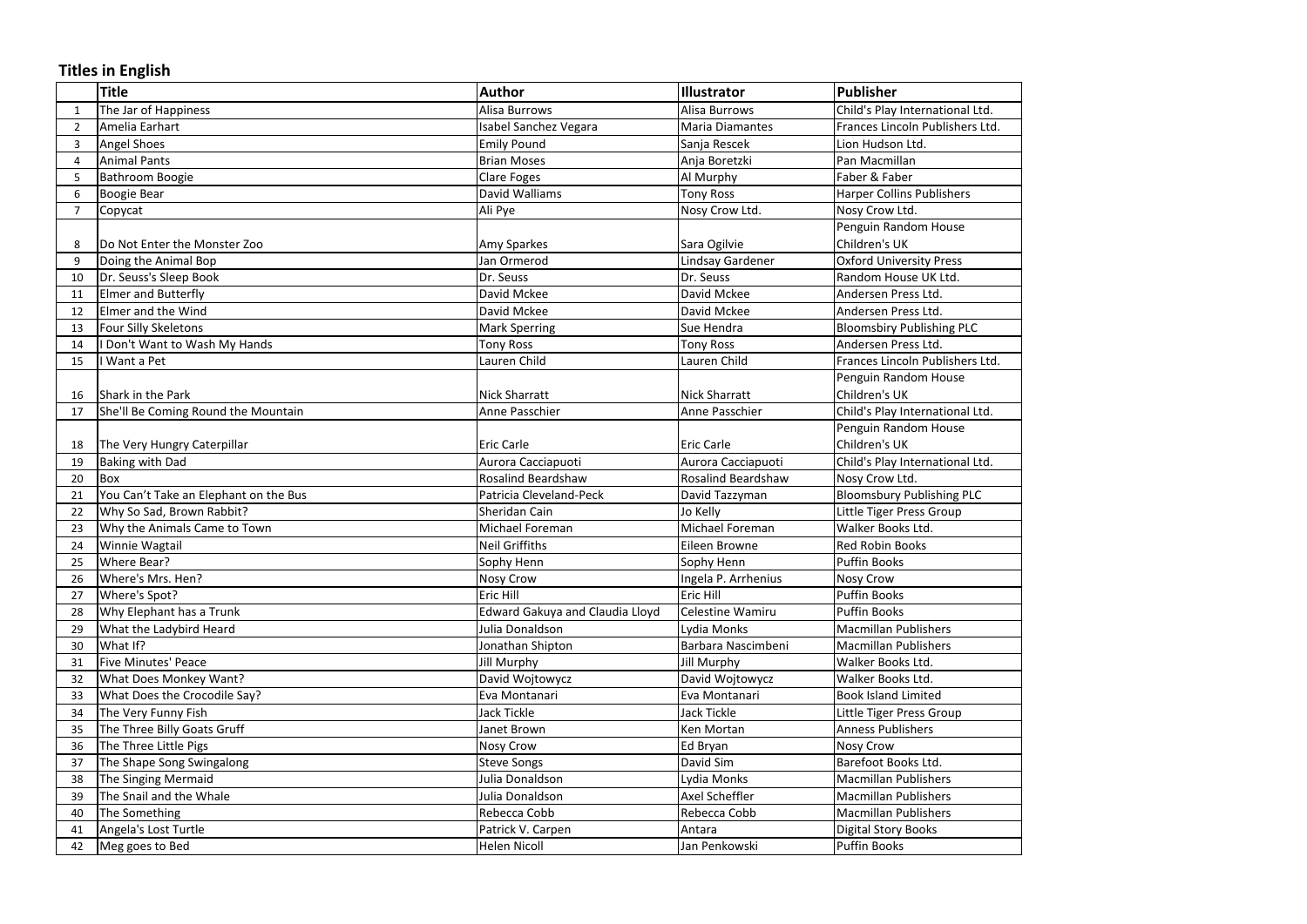| 43 | Oliver's Vegetables                      | Vivian French                     | <b>Alison Bartlett</b>       | Hachette Children's Group       |
|----|------------------------------------------|-----------------------------------|------------------------------|---------------------------------|
|    |                                          |                                   |                              |                                 |
| 44 | One Fish, Two Fish, Red Fish, Blue Fish  | Dr. Seuss                         | Dr. Seuss                    | Harper Collins Children's Books |
| 45 | One, Two, Three                          | Sandra Boynton<br>Julia Donaldson | Sandra Boynton               | <b>Workman Publishing</b>       |
| 46 | The Paper Dolls                          |                                   | Rebecca Cobb                 | Pan Macmillan                   |
| 47 | The Dirty Great Dinosaur                 | Martin Waddell                    | Leonie Lord                  | <b>Orchard Books</b>            |
| 48 | The Dog and his Bone: Aesop's Fables     | Michael Morpugo                   | Emma Chichester Clarke       | <b>Orchard Books</b>            |
| 49 | The Foggy, foggy forest                  | <b>Nick Sharratt</b>              | <b>Nick Sharratt</b>         | Walker Books Ltd.               |
| 50 | The Gruffalo                             | Julia Donaldson                   | <b>Axel Scheffler</b>        | Pan Macmillan                   |
| 51 | The Little Red Hen                       | Mary Finch                        | <b>Kate Slater</b>           | Barefoot Books Ltd.             |
| 52 | The Magical Toy Box                      | Melanie Joyce                     | James Newman Gray            | Igloo Books                     |
| 53 | The Most Obedient Dog in the World       | Anita Jeram                       | Anita Jeram                  | <b>Candlewick Press</b>         |
| 54 | The Scarecrow's Wedding                  | Julia Donaldson                   | <b>Axel Scheffler</b>        | <b>Alison Green Books</b>       |
| 55 | The Scariest Thing of All                | Debi Gliori                       | Debi Gliori                  | <b>Bloomsbury Publishing</b>    |
| 56 | The Wheels on the Bus                    | Jan Ormerod                       | <b>Lindsay Gardiner</b>      | <b>Oxford University Press</b>  |
| 57 | There's a Bear on my Chair               | <b>Ross Collins</b>               | <b>Ross Collins</b>          | Nosy Crow Ltd.                  |
| 58 | There's a Monster in your Book           | <b>Tom Fletcher</b>               | <b>Greg Abbott</b>           | <b>Puffin Books</b>             |
| 59 | There's no such thing as Monsters        | <b>Steve Smallman</b>             | Caroline Peddler             | Little Tiger Press              |
| 60 | This is the Bear                         | Sarah Hayes                       | <b>Helen Craig</b>           | Walker Books Ltd.               |
| 61 | <b>Animal Music</b>                      | <b>NA</b>                         | <b>Nick Sharratt</b>         | Macmillan Children's Books      |
| 62 | Babies don't Bite                        | David Bedford                     | <b>Tor Freeman</b>           | <b>Hodder Children's Books</b>  |
| 63 | Brown Bear, Brown Bear, what do you see? | Bill Martin Jr.                   | <b>Eric Carle</b>            | Puffin Books                    |
| 64 | Catch me the Moon                        | Gary Hatchinson                   | Mike Motz                    | Iguana Books                    |
| 65 | Chicken Licken                           | Michael Foreman                   | Michael Foreman              | <b>Andersen Press</b>           |
| 66 | Chocolate Mousse for Greedy Goose        | Julia Donaldson                   | <b>Nick Sharratt</b>         | Pan Macmillan                   |
| 67 | Cinderella                               | Nosy Crow Ltd.                    | Ed Bryan                     | Nosy Crow Ltd.                  |
| 68 | <b>Crunchy Croc</b>                      | Sam Lloyd                         | <b>William Steele</b>        | Silver Dolphin Books            |
| 69 | Dylan the Dragon & the Playground Ride   | Zani Mathoo                       | maaillustrations.com         | Monkey Pen                      |
| 70 | Elephant Wellyphant                      | <b>Nick Sharratt</b>              | <b>Nick Sharratt</b>         | Alison Green Books              |
|    | Ella Moves House                         | Angela Hassell                    | Caroline Ewenk               | <b>Tamarind Books</b>           |
| 72 | Elmer                                    | David Mckee                       | David Mckee                  | <b>Andersen Press</b>           |
| 73 | Elmer and the Rainbow                    | David Mckee                       | David Mckee                  | <b>Andersen Press</b>           |
| 74 | Fairies are Fun                          | Kath Smith                        | Caroline Jayne Church        | Parragon Publishing             |
| 75 | <b>Fancy Dress Farmyard</b>              | <b>Nick Sharratt</b>              | <b>Nick Sharratt</b>         | <b>Alison Green Books</b>       |
| 76 | Finbo                                    | Janaki Sooriyarachchi             | Janaki Sooriyarachchi        | Tikiri Publishers               |
| 77 | <b>Firefly Home</b>                      | Jane Clarke                       | <b>Britta Teckentrup</b>     | Nosy Crow Ltd.                  |
| 78 | From Head to Toe                         | Eric Carle                        | <b>Eric Carle</b>            | Puffin Books                    |
| 79 | <b>Funny Fred</b>                        | Peta Coplins                      | Peta Coplins                 | <b>Andersen Press</b>           |
| 80 | Get out of my Bath                       | Nosy Crow Ltd.                    | <b>Britta Teckentrup</b>     | Nosy Crow Ltd.                  |
| 81 | Ginger the Giraffe                       | T. Albert                         | maaillustrations.com         | Monkey Pen                      |
| 82 | Giraffes Can't Dance                     | Gilea Andreae                     | <b>Guy Parker Rees</b>       | Hachette Children's Group       |
| 83 | Goldilocks                               | Stephen Tucker                    | <b>Nick Sharratt</b>         | Macmillan Children's Books      |
|    |                                          |                                   | Karlien De Villiers & Marike |                                 |
| 84 | Graca's Dream                            | Melissa Fagan                     | Le Roux                      | Bookdash                        |
| 85 | Handa's Surprise                         | Eileen Browne                     | Eileen Browne                | Walker Books Ltd.               |
| 86 | Hare and Tortoise                        | <b>Alison Murray</b>              | <b>Alison Murray</b>         | <b>Orchard Books</b>            |
| 87 | Hello, Great Big Bullfrog                | Colin West                        | <b>Colin West</b>            | Walker Books Ltd.               |
| 88 | Hide me, Kipper!                         | Mick Inkpen                       | Mick Inkpen                  | Hodder Children's Books         |
|    |                                          |                                   |                              |                                 |

|   | oks |  |
|---|-----|--|
|   |     |  |
|   |     |  |
|   |     |  |
|   |     |  |
|   |     |  |
|   |     |  |
|   |     |  |
|   |     |  |
| ۰ |     |  |
|   |     |  |
|   |     |  |
|   |     |  |
|   |     |  |
|   |     |  |
|   |     |  |
|   |     |  |
|   |     |  |
|   |     |  |
|   |     |  |
|   |     |  |
|   |     |  |
|   |     |  |
|   |     |  |
|   |     |  |
|   |     |  |
|   |     |  |
|   |     |  |
|   |     |  |
|   |     |  |
|   |     |  |
|   |     |  |
|   |     |  |
|   |     |  |
|   |     |  |
|   |     |  |
|   |     |  |
|   |     |  |
|   |     |  |
|   |     |  |
|   |     |  |
|   |     |  |
|   |     |  |
|   |     |  |
|   |     |  |
|   |     |  |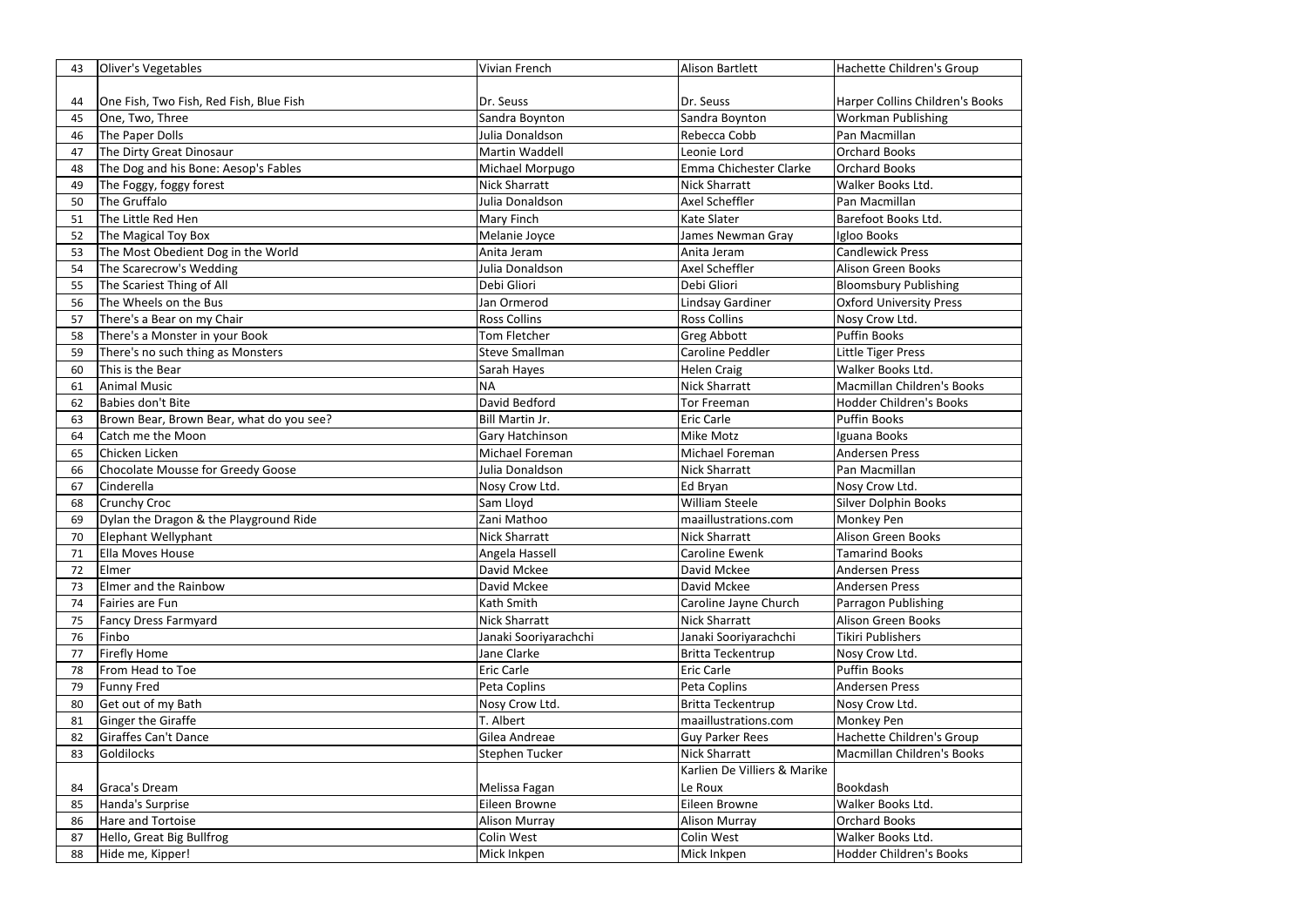| How to look after your Dinosaur<br>90                 | Jason Cockcroft         | Jason Cockcroft        | Nosy Crow Ltd.                     |
|-------------------------------------------------------|-------------------------|------------------------|------------------------------------|
| Hugless Douglas<br>91                                 | David Melling           | David Melling          | <b>Hodder Children's Books</b>     |
| want my hat back<br>92                                | Jon Klassen             | Jon Klassen            | Walker Books Ltd.                  |
| went to the Zoopermarket<br>93                        | <b>Nick Sharratt</b>    | <b>Nick Sharratt</b>   | <b>Scholastic Children's Books</b> |
| Is it a Mermaid?<br>94                                | Candy Gourlay           | Francesca Chessa       | <b>Otter-Barry Books</b>           |
| Jack and the Beanstalk<br>95                          | <b>Nick Sharratt</b>    | <b>Stephen Tucker</b>  | Pan Macmillan                      |
| Who's There Spot?<br>96                               | Eric Hill               | <b>Eric Hill</b>       | <b>Puffin Books</b>                |
| Jack and the Flum Flum Tree<br>97                     | Julia Donaldson         | David Roberts          | Macmillan Children's Books         |
| Jack and the Magic Chalk<br>98                        | Diana Jarvis            | <b>NS</b>              | <b>NA</b>                          |
| Jasper's Beanstalk<br>99                              | <b>Nick Butterworth</b> | Mick Inkpen            | <b>Hodder Children's Books</b>     |
| Jack and the Beanstalk<br>100                         | <b>Tony Ross</b>        | <b>Tony Ross</b>       | <b>Andersen Press</b>              |
| A Busy Day for Birds<br>101                           | Lucy Cousins            | <b>Lucy Cousins</b>    | Walker Books Ltd.                  |
| Barry the Fish with Fingers<br>102                    | Sue Hendra              | Sue Hendra             | Simon and Schuster                 |
| Be Gentle<br>103                                      | Virgina Miller          | Virginia Miller        | Walker Books Ltd.                  |
| Dance, Mihlali!<br>104                                | Matona Fatman           | Aimee Ayres            | <b>Book Dash</b>                   |
| Dangerous!<br>105                                     | <b>Tim Warnes</b>       | <b>Tim Warnes</b>      | Little Tiger Press                 |
| Everyone hide from Wibbly Pig!<br>106                 | Mick Inkpen             | Mick Inkpen            | Hodder Children's Books            |
| Ginger and the Mystery Visitor<br>107                 | Charlotte Voake         | <b>Charlotte Voake</b> | Walker Books Ltd.                  |
| Grandpa Farouk's Garden<br>108                        | <b>Matthew Kalil</b>    | Sam Van Riet           | Free Kids' Books                   |
| <b>Hello World</b><br>109                             | Michael Foreman         | Michael Foreman        | <b>Candlewick Press</b>            |
| "Go tell it to the Toucan!"<br>110                    | Colin West              | <b>Colin West</b>      | Walker Books Ltd.                  |
| Lionel and the Lion's Share<br>111                    | Lou Peacock             | Lisa Sheehan           | Nosy Crow Ltd.                     |
| Mog the Forgetful Cat<br>112                          | Judith Kerr             | Judith Kerr            | Harper Collins Children's Books    |
| Norman, the Slug with a Silly Shell<br>113            | Sue Hendra              | Sue Hendra             | Simon and Schuster                 |
| On the Moon!<br>114                                   | Anna Milbourne          | Benji Davies           | <b>Usborne Publishing</b>          |
| Over in the Grasslands<br>115                         | Anna Wilson             | <b>Alison Bartlett</b> | Little Brown Books for Young Read  |
| Shaun the Shy Shark<br>116                            | Lee Griffit             | <b>Peggy Collins</b>   | <b>Red Robin Books</b>             |
| Silly Suzy Goose<br>117                               | Petr Horacek            | Petr Horacek           | Walker Books Ltd.                  |
| Star Seeker: A Journey to Outer Space                 | Theresa Heine           | Victor Tavares         | <b>Barefoot Books</b>              |
| Stuck!<br>119                                         | <b>Oliver Jeffers</b>   | Oliver Jeffers         | Harper Collins Children's Books    |
| Superworm<br>120                                      | Julia Donaldson         | <b>Axel Scheffler</b>  | <b>Alison Green Books</b>          |
| Farm Stories: Dinky looks for a name-tag<br>121       | Maureen Spurgeon        | <b>Stephen Holmes</b>  | <b>NA</b>                          |
| <b>Farm Stories: Guppy the Goat</b><br>122            | Maureen Spurgeon        | <b>Stephen Holmes</b>  | <b>NA</b>                          |
| Farm Stories: The Pumpkin Patch<br>123                | Maureen Spurgeon        | <b>Stephen Holmes</b>  | <b>NA</b>                          |
| Farm Stories: Cockerel tries to sleep<br>124          | Maureen Spurgeon        | <b>Stephen Holmes</b>  | <b>NA</b>                          |
| Farm Stories: The Little Giraffe<br>125               | Maureen Spurgeon        | <b>Stephen Holmes</b>  | <b>NA</b>                          |
| <b>Farm Stories: Peggy Pig</b><br>126                 | Maureen Spurgeon        | <b>Stephen Holmes</b>  | <b>NA</b>                          |
| Goldilocks<br>127                                     | Nick Sharratt           | Stephen Tucker         | Pan Macmillan                      |
| My Classic Fairy Tales: Little Red Riding Hood<br>128 | <b>NA</b>               | <b>NA</b>              | <b>Brown Watson</b>                |
| Beauty and the Beast<br>129                           | <b>NA</b>               | <b>NA</b>              | Miles Kelly                        |
| <b>Tabby McTat</b><br>130                             | Julia Donaldson         | <b>Axel Scheffler</b>  | <b>Alison Green Books</b>          |
| Goldilocks and just the One Bear<br>131               | Leigh Hodkinson         | Leigh Hodkinson        | Nosy Crow Ltd.                     |
| Handa's Surprise<br>132                               | Eileen Browne           | Eileen Browne          | Walker Books Ltd.                  |
| Little Red<br>133                                     | Bethan Woollvin         | Bethan Woollvin        | Peach tree Publishing              |
| The Very Busy Spider<br>134                           | <b>Eric Carle</b>       | <b>Eric Carle</b>      | <b>Philomel Books</b>              |
| The Tiger who came to tea<br>135                      | Judith Kerr             | Judith Kerr            | Harper Collins Children's Books    |
| The Singing Mermaid<br>136                            | Julia Donaldson         | Lydia Monks            | Macmillan Children's Books         |